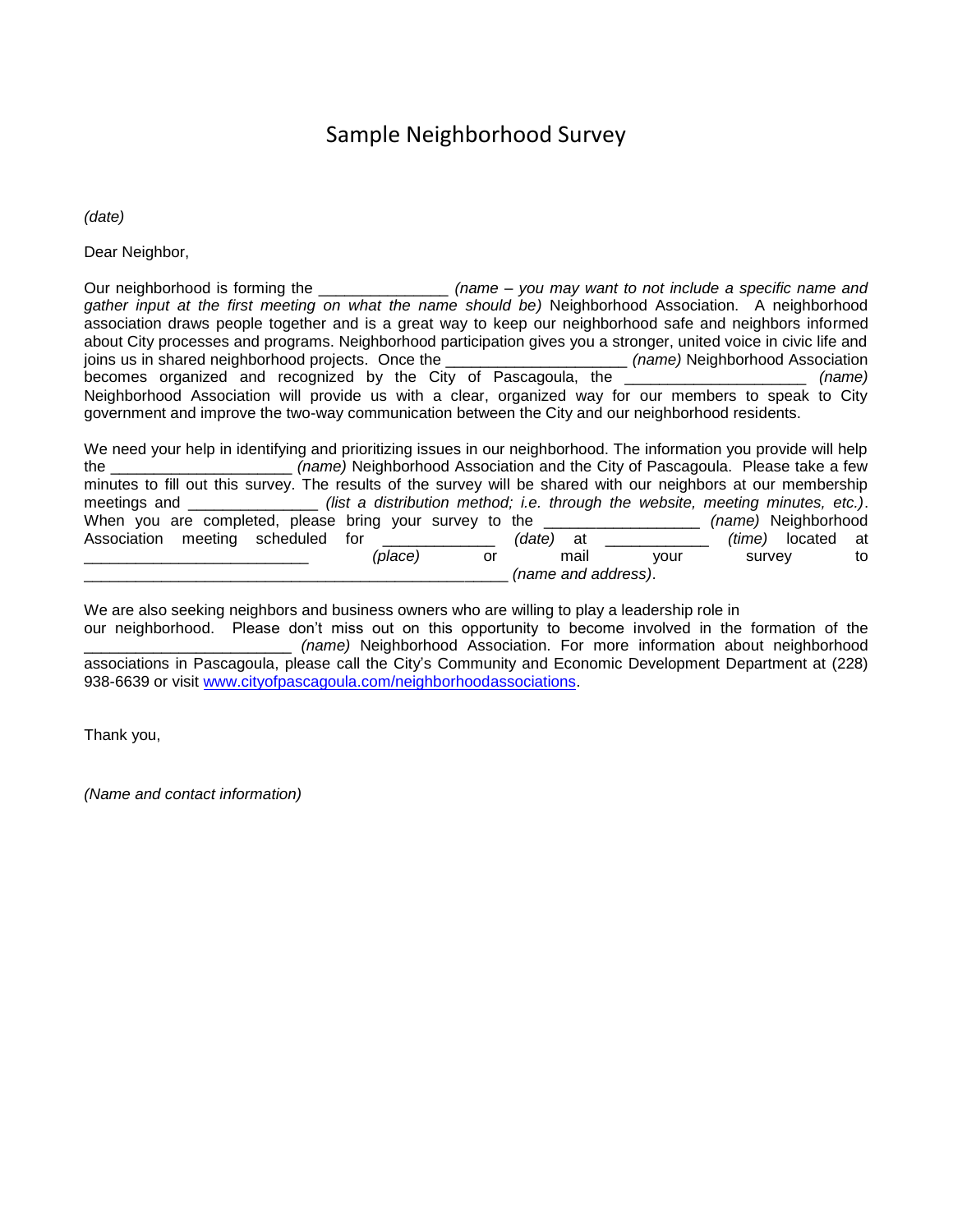## \_\_\_\_\_\_\_\_\_\_\_\_\_\_\_\_ *(name)* Neighborhood Association – Neighborhood Survey Name: \_\_\_\_\_\_\_\_\_\_\_\_\_\_\_\_\_\_\_\_\_\_\_\_\_\_\_\_\_\_\_\_\_\_\_\_\_\_\_\_\_\_\_\_\_\_\_\_\_\_\_\_\_\_\_\_\_\_\_\_\_\_\_\_\_\_\_\_\_\_\_\_\_\_\_ Address: \_\_\_\_\_\_\_\_\_\_\_\_\_\_\_\_\_\_\_\_\_\_\_\_\_\_\_\_\_\_\_\_\_\_\_\_\_\_\_\_\_\_\_\_\_\_\_ Phone: \_\_\_\_\_\_\_\_\_\_\_\_\_\_\_\_\_\_\_\_ Email: \_\_\_\_\_\_\_\_\_\_\_\_\_\_\_\_\_\_\_\_\_\_\_\_\_\_\_\_\_\_\_\_\_\_\_\_\_\_\_\_ Do you: ( ) Own ( ) Rent How long have you lived in this location? Describe the neighborhood? ( ) Well kept ( ) Mediocre ( ) Run down ( ) Other:

Please rate the concerns before for your neighborhood:

|                        | Very      | Somewhat  | <b>Not</b> | Don't | Comments |
|------------------------|-----------|-----------|------------|-------|----------|
|                        | Concerned | Concerned | Concerned  | Know  |          |
| <b>Speeding</b>        |           |           |            |       |          |
| <b>Traffic</b>         |           |           |            |       |          |
| Vandalism              |           |           |            |       |          |
| Graffiti               |           |           |            |       |          |
| <b>Unkept Rental</b>   |           |           |            |       |          |
| <b>Units</b>           |           |           |            |       |          |
| <b>Unkept Yards</b>    |           |           |            |       |          |
| Inoperable             |           |           |            |       |          |
| <b>Vehicles</b>        |           |           |            |       |          |
| <b>Roads</b>           |           |           |            |       |          |
| <b>Sidewalks</b>       |           |           |            |       |          |
| <b>Bicycle Lanes</b>   |           |           |            |       |          |
| <b>Street Lighting</b> |           |           |            |       |          |
| Other:                 |           |           |            |       |          |

Please rate the public services in your neighborhood:

|                              | Good | Fair | Poor | Comments |
|------------------------------|------|------|------|----------|
| <b>Police Protection</b>     |      |      |      |          |
| <b>Fire Protection</b>       |      |      |      |          |
| <b>Street</b>                |      |      |      |          |
| <b>Repair/Maintenance</b>    |      |      |      |          |
| <b>Trash Collection</b>      |      |      |      |          |
| <b>Recycling</b>             |      |      |      |          |
| <b>Park Maintenance</b>      |      |      |      |          |
| <b>Public Transportation</b> |      |      |      |          |
| <b>Community Education</b>   |      |      |      |          |
| Recreation                   |      |      |      |          |

Is there a City service that your neighborhood needs that is not being provided?

() Yes () No Please identify the needed service:

What type of neighborhood communication would be helpful in getting information to you?

( ) Flyer ( ) Website ( ) Email ( ) Phone